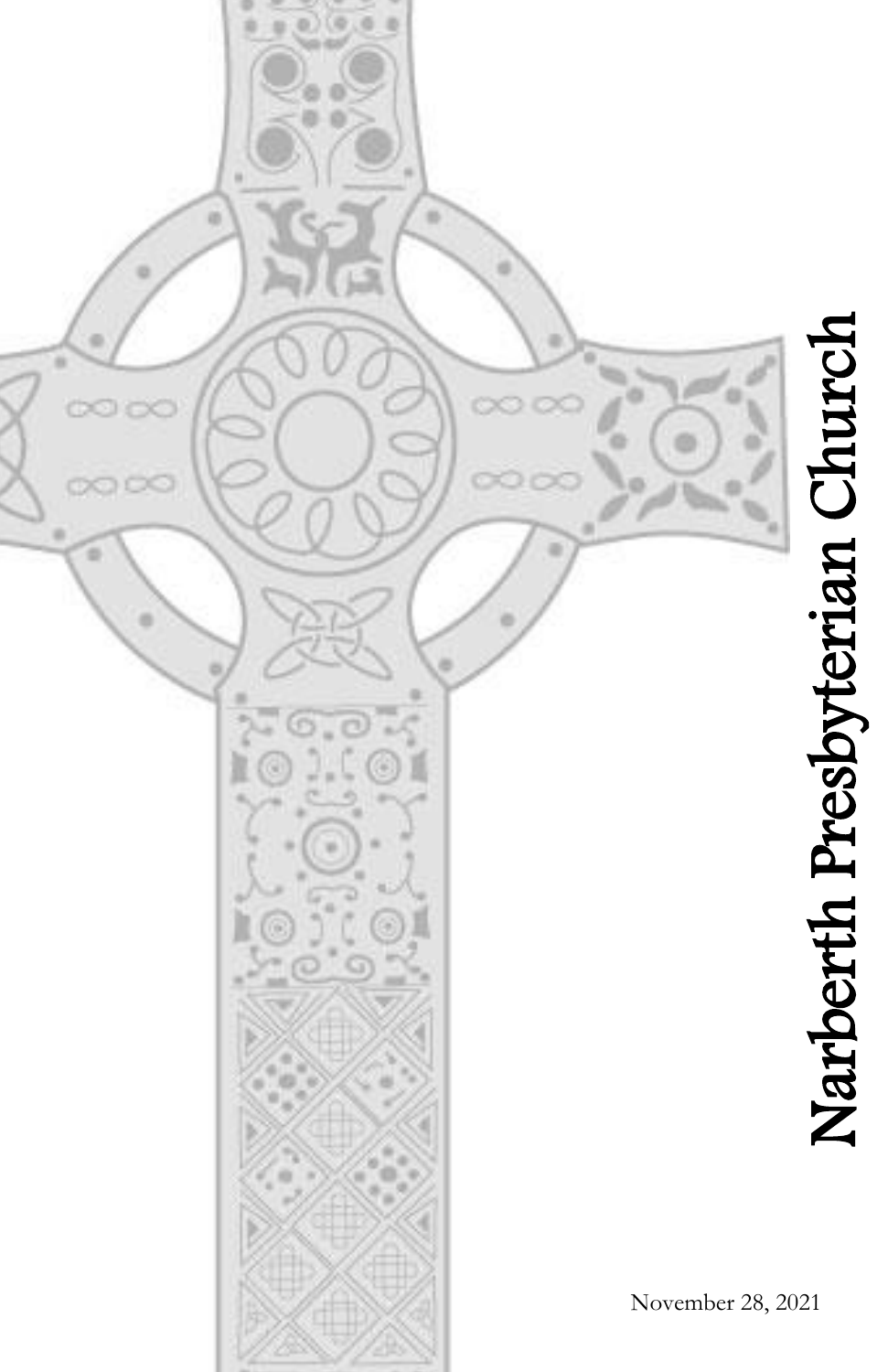# **LORD'S DAY OF CELEBRATION**

November 28, 2021

**Prelude**

**Welcome and Family News Pastor Debbie**

**Call to Worship Isaiah 51:3 Isaiah Ella Miselis,** *Elementa Miselis, <b>Elementary Elementa Miselis, Elementary Elementary Elementary Elementary Elementary Elementary Elementary Elementary Element* 

**Hymn** #133 **O** Come, O Come, Emmanuel **Neale, Coffin** Linda Pilacik, Organ

Prayer of Invocation **Chaffee John Chaffee** 

**Prayer of Confession & Silent Prayer** God of hope and provision, We speak a lot about thanksgiving and hope, but beyond the words, these things are sometimes lacking in our lives. We worry and fret about enough of what we want and need. We grumble about what we have, and we slip into despair about the future – immediate and long-term. Forgive us, Lord for looking down, when we should be looking to you, remembering your goodness in the past, thanking you for your kind care, and trusting you to continue to be good – today – and in the days to come. Give us good memories for you, and increasing ability to trust you in every situation of life. We pray with gratitude and hope, in the name of your great provision – your Son, Jesus. Amen.

## **Assurance of Pardon**

**Lighting the First Advent Candle: The Candle of Hope Chuck and Ann Saddel, Jack, Kyle Kovolski, Rosemary, Micky Doherty** Romans 5:1-5 Now we light the Candle of Hope

**Please join us in the Declaration of Hope**: **As we wait expectantly for the coming of Christ, we light the Candle of Hope. Jesus said, "I am the Light of the world. Whoever follows me will never walk in darkness, but will have the light of life." Amen.**

**Worship Songs Praise Band Great Are You Lord** *Leonard/Ingram* ) **We Will Feast In The House Of Zion** *Moore*

*Dismissal of Children and Youth*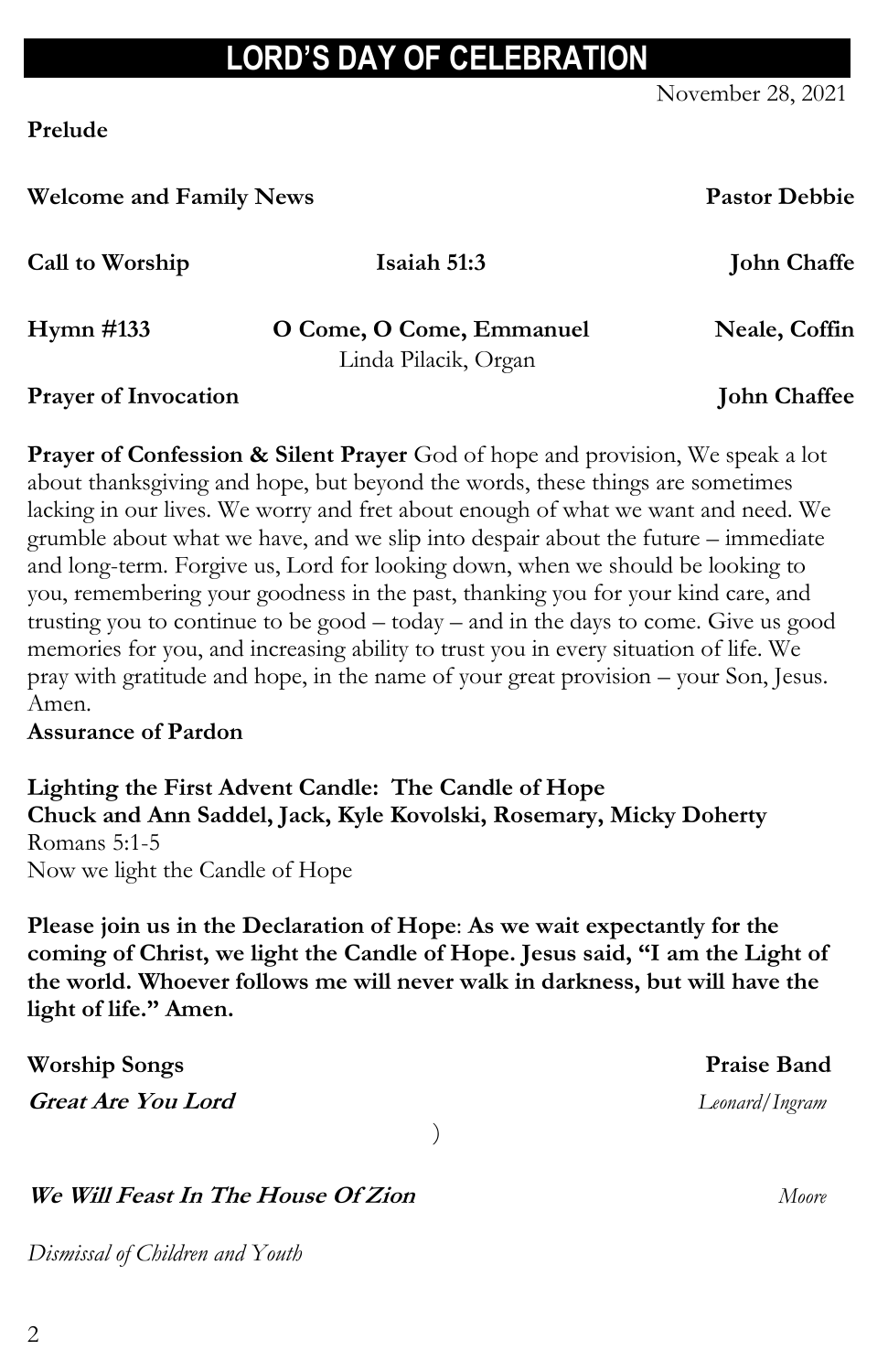## **Passing of Friendship Pads Tithes and Offerings**

| <b>Offertory</b>            | <b>Advent Medley</b>                  | Dean Pappas          |
|-----------------------------|---------------------------------------|----------------------|
| Doxology                    |                                       | Linda Pilacik, Organ |
| <b>Prayer of Dedication</b> |                                       | <b>Pastor Debbie</b> |
| Scripture:                  | Matthew 12:14b-23                     | Katie Wenger         |
| Sermon:                     | Thanks for Nothing: Occasions of Hope | Debbie Watson        |
| Hymn $\#$ 135               | Come, Thou Long-Expected Jesus        | Charles Wesley       |
| <b>Benediction</b>          |                                       | <b>Pastor Debbie</b> |

**Postlude**

# **ANNOUNCEMENTS:**

## **Three Christmas Eve Services Return**

In keeping with this year's theme of doing as many things as "normally" as we possibly can, plans are well underway for the **4:00 pm Children's Service**, **5:30 pm Family** Service and **8:00 pm Adult Traditional** Christmas Eve Services on Friday, December 24. Please read the newsletter and listen to Family News for details in the weeks to come.

## **Found Wandering Benefit Concert Returns, Sunday, December 19 at 7 pm!**

Listen to Pastor Steve's Family News during worship today for more details!

## **Christmas Choir**

Come and sing in the Christmas Choir on December 12<sup>th</sup>, the third Sunday in Advent. We will be singing the Prelude and the Offertory. Rehearsals will be after church on November 21, 28, and December 5 from 11 am to 12 noon in the Choir loft. All singers are welcome! Contact Dean Pappas (610) 256-3125 to sign up or with questions.

## **Gifts of Hope**

It's that time of year again, time for Gifts of Hope. The catalogs have been mailed and the website is up at [www.npcgiftsofhope.com.](http://www.npcgiftsofhope.com/) Whether making a gift by the mail-in form or the website, both will remain up and ready to use until December 31st. Please join us this year and give the Gift of Hope!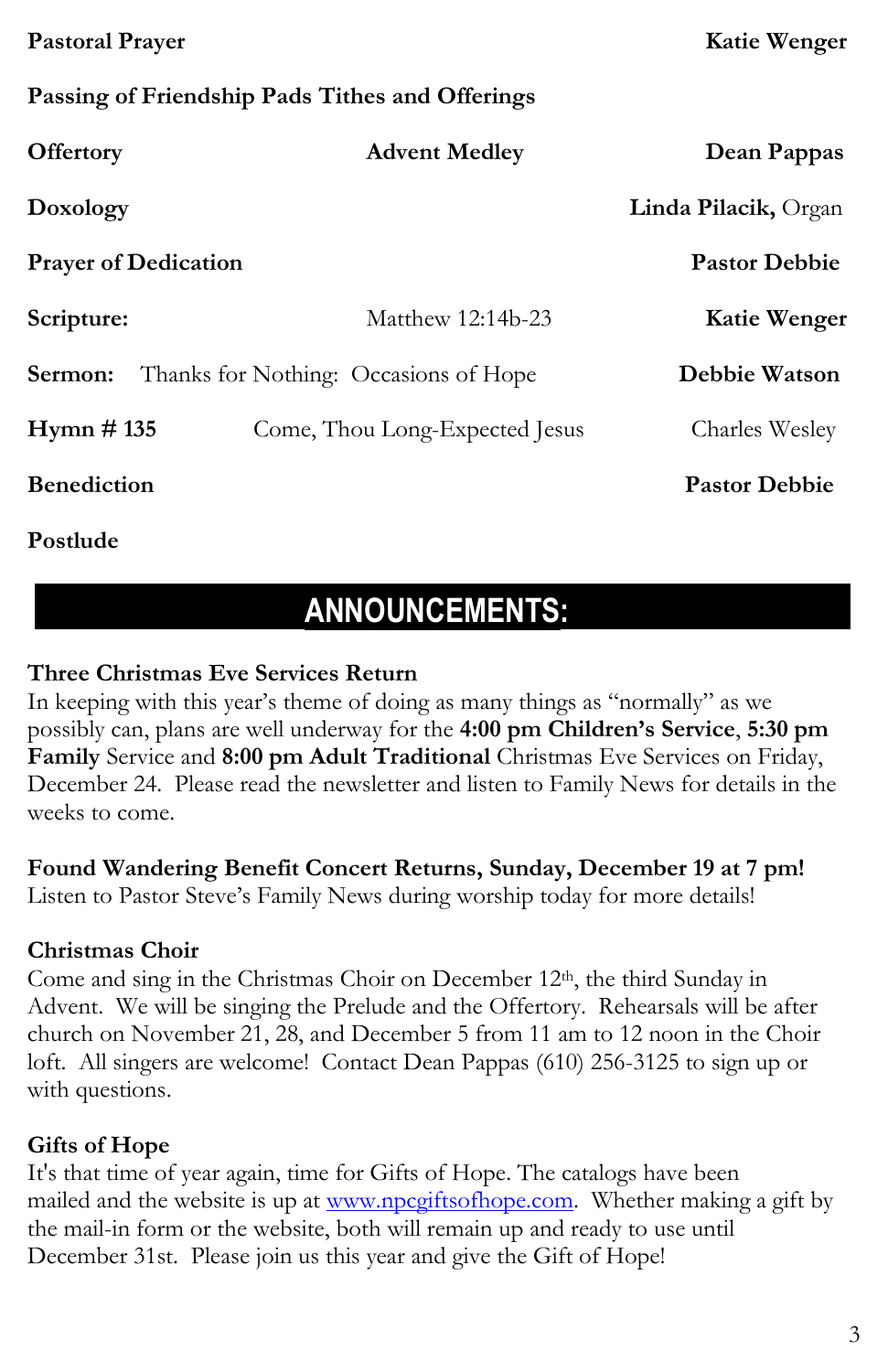## **Full Wednesday Night Ministries Resume December 1**

5:45 pm **Dinner** in the Gym with appropriate distancing and safety measures

7:00 pm **Children's Class**- Danielle Kauffman

7:00 pm **Middle School Bible Study, Pizza** in the Gym- John Chaffee

7:00 pm "**How To Grow in Sharing Your Faith**" led by Steve

7:00 pm "**From Fear to Freedom: Living as Sons and Daughters of God**" led by Debbie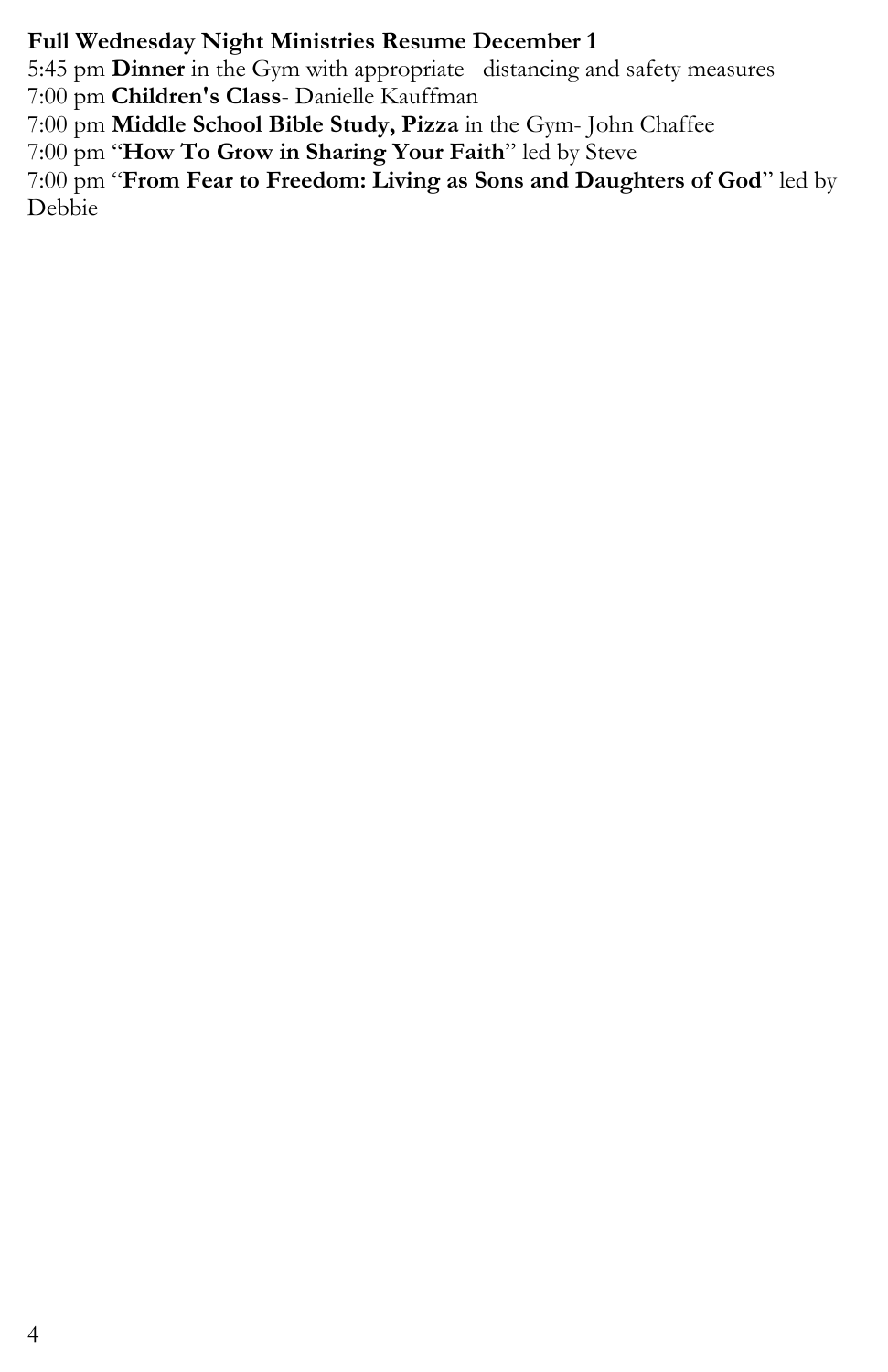# **FAMILY NEWS-CHILDREN AND YOUTH**

## **FAMILY MINISTRY NEWS: Children and Youth CHILDREN'S NEWS**

# **"Thankfulness!" Sunday School Curriculum for the month of November**

God wants us to be thankful, and he's given us a lot of things to be thankful for. During our time together children will learn about the blessings God has given them and how they can show their gratitude for his generosity.

## **MOVE! GET ACTIVE IN YOUR FAITH - Children's Wednesday Night Program**

## **Please note there is no children's programming this Wednesday, November 24th. All are welcome in Thanksgiving Eve worship!**

Following Jesus isn't boring, it's exciting! In this series kids will play a lot of fun and active games and learn that when God challenges us to "move" - it's time to MOVE! This program is best for PreK - 5th grade.

## **An Illustrated Advent Devotional for Families - Advent begins Sunday, November 28th**

This Advent devotional is an opportunity for families to take time each week during the Advent season to be intentional and focus on their faith. Children will receive one devotional per family during Sunday School. If you family would like to receive one in the mail please email Danielle [\(dkauffman@narberthpres.org\)](mailto:dkauffman@narberthpres.org).

## **NEW - Save the Date for the "Gingerbread Bash" - Wednesday, December 15th**

Children PreK through 5th grade are welcome to attend this fun, hands-on Christmas event! Join Miss Danielle on Wednesday, December 15th, in the gym, from 7:00pm - 8:00pm as we hear the Christmas Story, sing songs, and build Gingerbread Nativities! Please RSVP to [dkauffman@narberthpres.org.](mailto:dkauffman@narberthpres.org)

## **Save the Date for the Children's Christmas Pageant!**

Our annual Children's Christmas Pageant will take place on **Sunday, December 19th**.

# **YOUTH NEWS**

# **UPCOMING YOUTH EVENTS**

- Sunday School Women of the Bible, and then the Book of Daniel.
- MSYG Wednesdays, 6:30-8pm Book of Hebrews.
- HSYG Sundays, 5-7pm Book of Hebrews.
- MS White Elephant Christmas Party on Fri, Dec. 10th, 7-8pm.
- HS Axe Throwing Christmas Party on Fri, Dec. 17th, 7-8:30pm.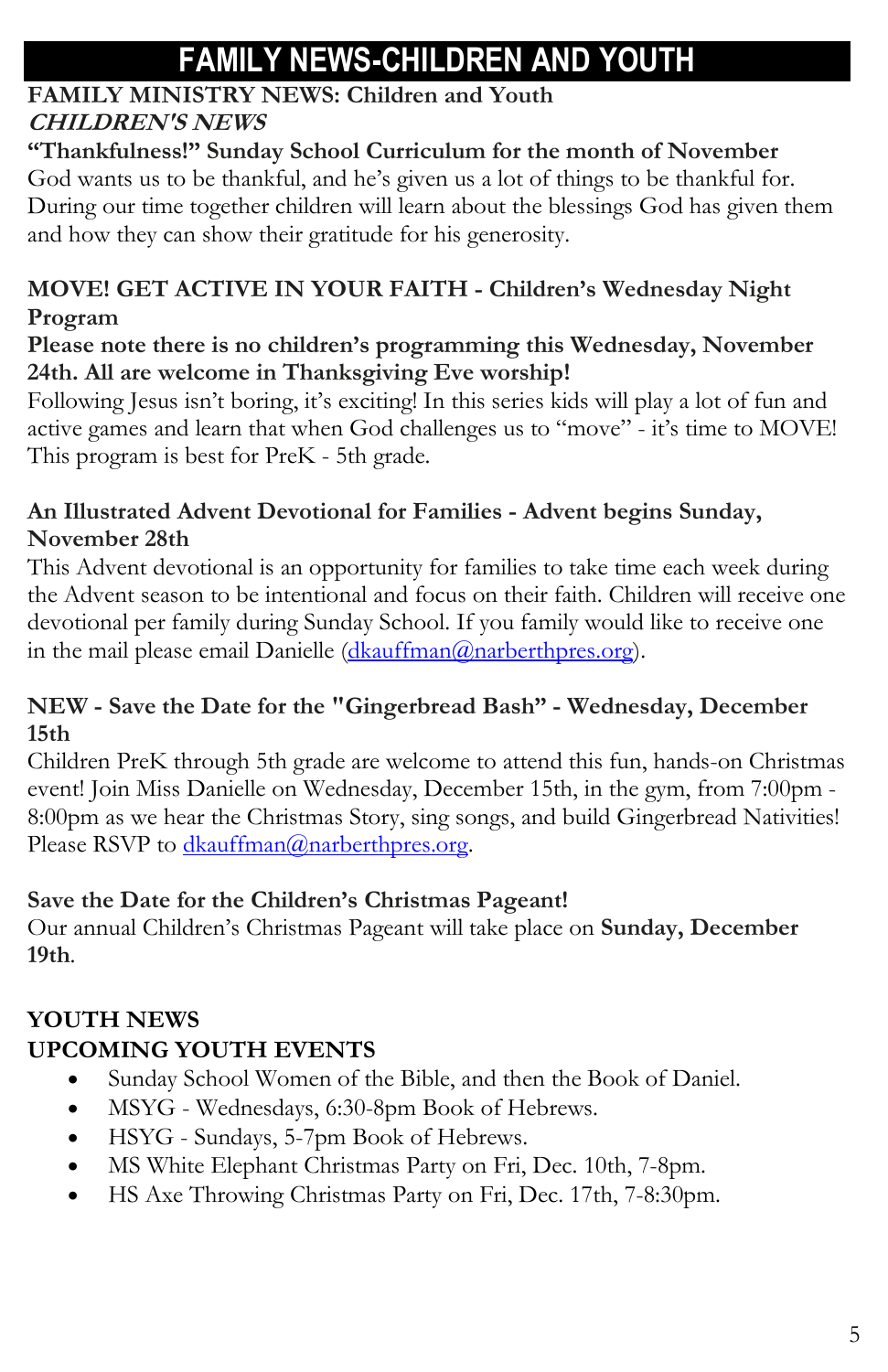# **ADULT DISCIPLESHIP**

## **Sunday Mornings**

**8:15 am class** - Please join us - live in the NPC Parlor, or via Zoom, for a time of conversation focused on the scriptures for that day's worship service. All are welcome! Contact Debbie Watson for more details [dwatson@narberthpres.org.](mailto:dwatson@narberthpres.org)

**11:15 am class** - Join us for a lively in-depth study of the **Gospel of John** from 11:15 am - 12:15 pm via Zoom or via live-stream from the Parlor. The class will include both teaching and active group discussion with applications for everyday life. Explore questions like, "Why did Jesus invite such an unconventional interaction with the Samaritan woman?" And "Why does Jesus ask the man with a 38-year disability if he wants to be made well?" Led by Mark Wenger with assistance from Charlie Hurst and Andy Littmann. For the Zoom link, contact Mark at [markfwenger@yahoo.com.](mailto:markfwenger@yahoo.com.)

## **Wednesday Nights, 7:00-8:00pm**

Pastor Steve is leading an in-person class on "**How To Grow In Sharing Your**  Faith." In one sentence, our goal is to be inspired and trained to share the good news of Jesus Christ in word and deed, in an atmosphere of encouragement and gentle accountability. There will be Bible Study, sharing, and mutual encouragement. We will also pray for our friends and neighbors to be drawn to Christ, and for each of us to grow in our personal witness If you have interest or questions, please email Pastor Steve at [sweed@narberthpres.org](mailto:sweed@narberthpres.org) or text at (610) 761-0061.

**From Fear to Freedom: Living as Sons and Daughters of God**, by Rose Marie Miller, is the basis of a 12 - week book study this Fall. If you've ever worried about not measuring up, as a Christian, then this class is for you! You will need a book, which you can pick up at church, or order yourself. \$12 donation per book. If you need a book scholarship, let Pastor Debbie know at [dwatson@narberthpres.org.](mailto:dwatson@narberthpres.org)

## **7:30-9:00pm MONDAY Men's Bible Study Zoom Meeting**

We are beginning a new study using 2 references, both by Jerry Bridges; **The Pursuit of Holiness** and **Transforming Grace**.

Led by Tim Neilson. All are welcome to join. To contact Tim, text 610-613-5572 or email [mytn1122@gmail.com](mailto:mytn1122@gmail.com)

**FRIDAY Morning Ladies' Bible Study:** Each Friday from 11am to 1:00pm This group meets in-person in the Parlor. This group is open, all ladies are welcome. Contact Isabel Lally: 610-659-6663 or Cathy Callaway at [cathy.callaway5@gmail.com](http://cathy.callaway5@gmail.com )

## **PRAYER TIME - OPEN TO ALL**

 **Monday Evening**: 7:00-8:00pm Facilitated by Dana Kaminstein Contact the office at 610-664-4880 to receive the Zoom link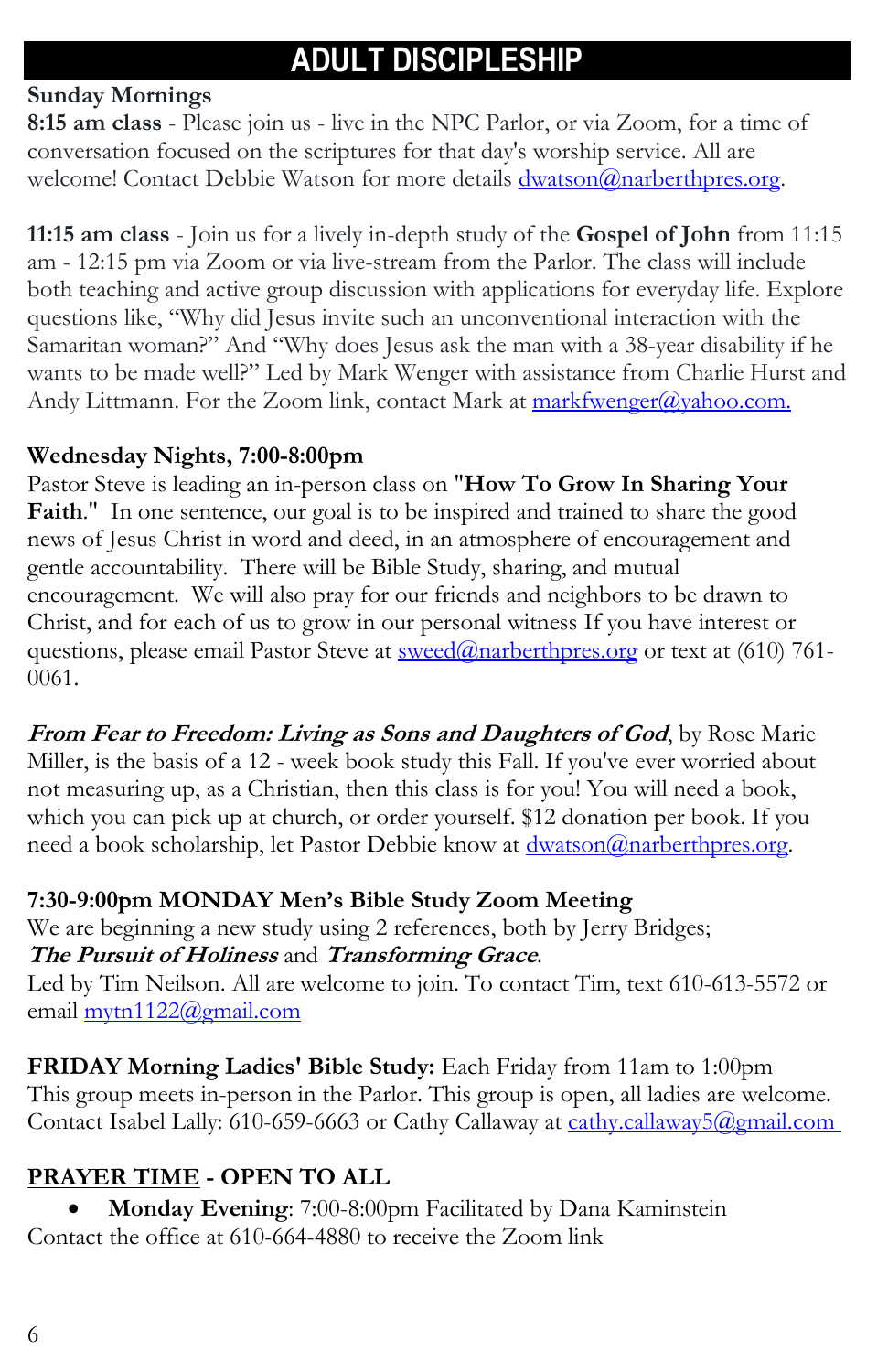# **PRAYER INFORMATION**

## **Prayer Focus: Wycliffe Bible Translators**

We are entering into Advent, and treasure the biblical story of Jesus' birth. Today about 2,000 languages await the translation of Scripture. Wycliffe's vision is to see the Bible accessible to all people in the language they understand best. To make this vision a reality, Wycliffe also focuses on community development, literacy development and church partnerships. This week, please pray for Wycliffe staff efforts to result in an ongoing reduction in the number of people in the world who do not have access to the Bible.